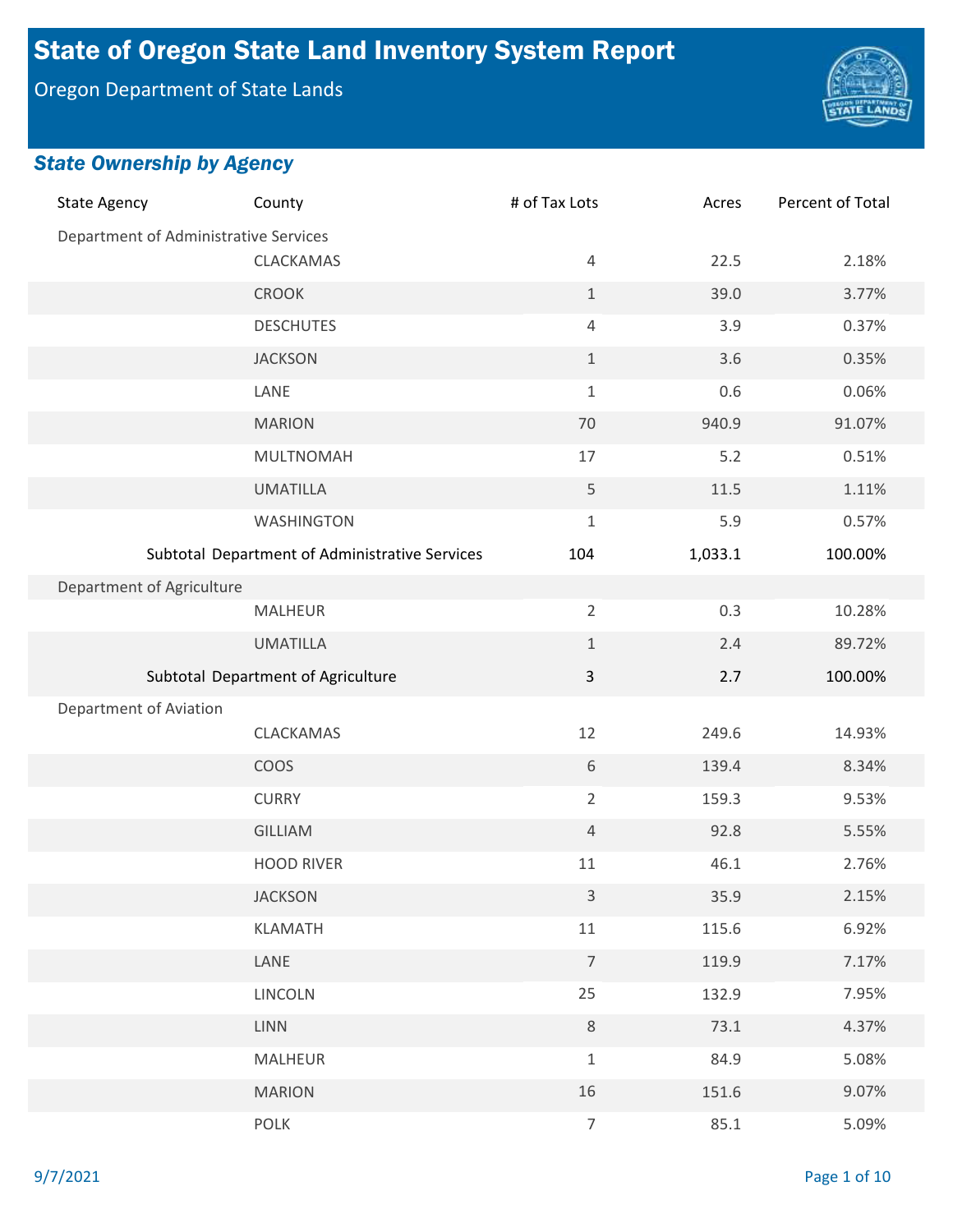| <b>State Agency</b>                 | County                                       | # of Tax Lots  | Acres   | Percent of Total |
|-------------------------------------|----------------------------------------------|----------------|---------|------------------|
|                                     | SHERMAN                                      | 5              | 70.3    | 4.21%            |
|                                     | <b>TILLAMOOK</b>                             | $\mathbf 1$    | 8.7     | 0.52%            |
|                                     | WALLOWA                                      | $\sqrt{6}$     | 106.2   | 6.36%            |
|                                     | Subtotal Department of Aviation              | 125            | 1,671.4 | 100.00%          |
| <b>Department of Corrections</b>    |                                              |                |         |                  |
|                                     | <b>BAKER</b>                                 | $\overline{4}$ | 13.2    | 0.37%            |
|                                     | COOS                                         | $\overline{4}$ | 52.6    | 1.48%            |
|                                     | <b>JACKSON</b>                               | $\overline{2}$ | 319.1   | 9.01%            |
|                                     | <b>JEFFERSON</b>                             | $\mathsf{3}$   | 459.9   | 12.98%           |
|                                     | LAKE                                         | $\overline{3}$ | 102.4   | 2.89%            |
|                                     | LANE                                         | $\overline{3}$ | 261.7   | 7.39%            |
|                                     | <b>MALHEUR</b>                               | $\mathsf{3}$   | 537.7   | 15.18%           |
|                                     | <b>MARION</b>                                | 16             | 1,346.6 | 38.02%           |
|                                     | MULTNOMAH                                    | $\overline{2}$ | 24.7    | 0.70%            |
|                                     | <b>UMATILLA</b>                              | $\overline{2}$ | 319.2   | 9.01%            |
|                                     | <b>WASHINGTON</b>                            | 5              | 105.1   | 2.97%            |
|                                     | <b>Subtotal Department of Corrections</b>    | 47             | 3,542.1 | 100.00%          |
| Department of Education             |                                              |                |         |                  |
|                                     | <b>MARION</b>                                | 3              | 38.1    | 100.00%          |
|                                     | Subtotal Department of Education             | 3              | 38.1    | 100.00%          |
| Department of Environmental Quality |                                              |                |         |                  |
|                                     | <b>MULTNOMAH</b>                             | $\mathbf 1$    | 0.1     | 100.00%          |
|                                     | Subtotal Department of Environmental Quality | $\mathbf{1}$   | 0.1     | 100.00%          |
| Department of Fish & Wildlife       | <b>BAKER</b>                                 | 13             | 5,731.1 | 4.11%            |
|                                     | <b>BENTON</b>                                | 12             | 1,664.4 | 1.19%            |
|                                     | CLACKAMAS                                    | 15             | 298.1   | 0.21%            |
|                                     | <b>CLATSOP</b>                               | 42             | 1,497.1 | 1.07%            |
|                                     | COLUMBIA                                     | 24             | 5,542.5 | 3.98%            |
|                                     | <b>COOS</b>                                  | $20\,$         | 456.6   | 0.33%            |
|                                     | <b>CROOK</b>                                 | $\mathbf 1$    | 2.3     | 0.00%            |
|                                     | <b>CURRY</b>                                 | 5              | 48.3    | 0.03%            |
|                                     |                                              |                |         |                  |
|                                     | <b>DESCHUTES</b>                             | $\overline{4}$ | 23.7    | 0.02%            |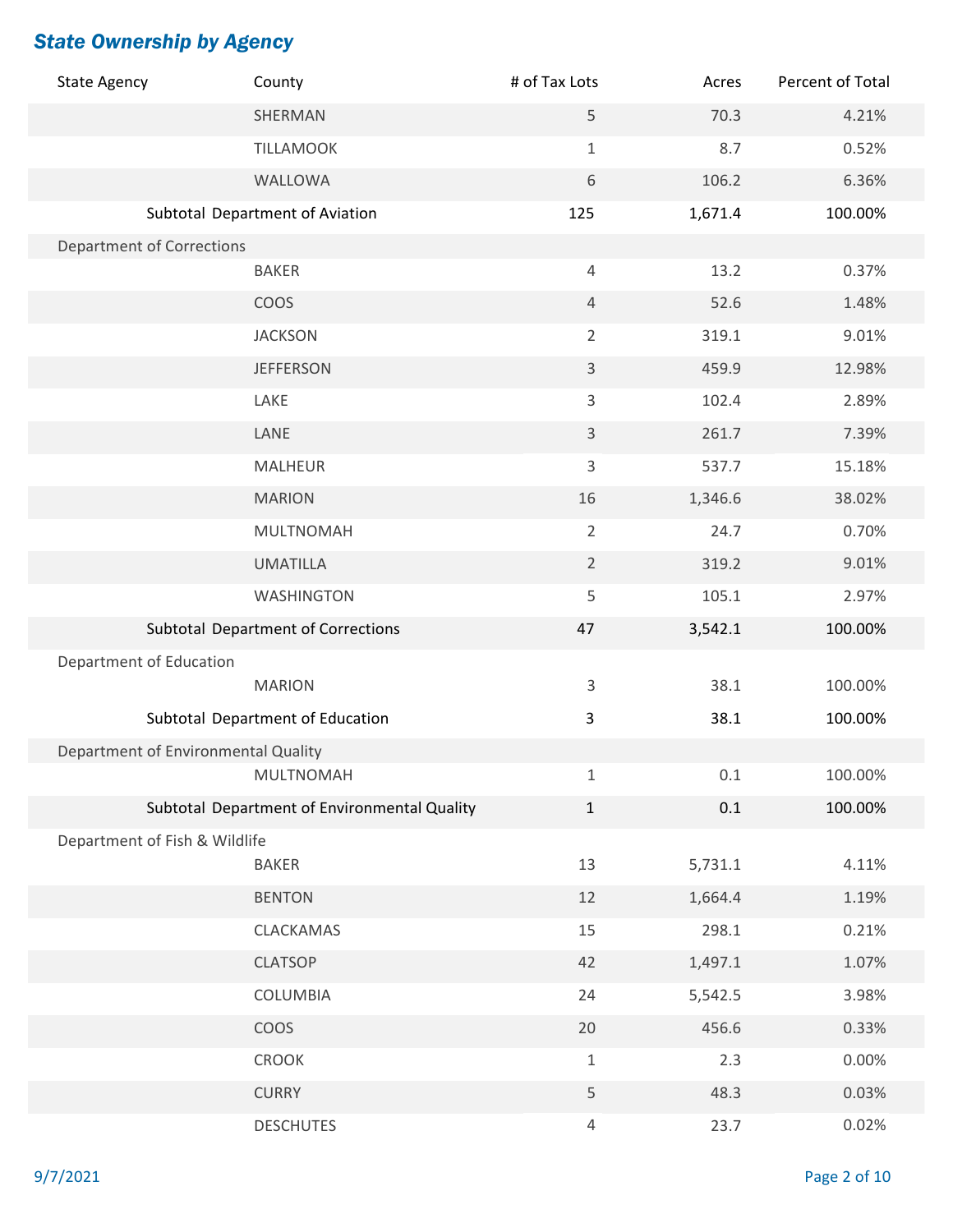| <b>State Agency</b>    | County                                 | # of Tax Lots  | Acres     | Percent of Total |
|------------------------|----------------------------------------|----------------|-----------|------------------|
|                        | <b>DOUGLAS</b>                         | 19             | 408.2     | 0.29%            |
|                        | GILLIAM                                | $\overline{2}$ | 57.8      | 0.04%            |
|                        | <b>GRANT</b>                           | 26             | 23,140.6  | 16.60%           |
|                        | <b>HARNEY</b>                          | 18             | 4,296.9   | 3.08%            |
|                        | <b>HOOD RIVER</b>                      | $\overline{7}$ | 30.2      | 0.02%            |
|                        | <b>JACKSON</b>                         | 32             | 2,338.3   | 1.68%            |
|                        | <b>JEFFERSON</b>                       | 5              | 327.2     | 0.23%            |
|                        | <b>JOSEPHINE</b>                       | $\,1\,$        | 22.4      | 0.02%            |
|                        | KLAMATH                                | 34             | 3,442.7   | 2.47%            |
|                        | LAKE                                   | 26             | 14,064.2  | 10.09%           |
|                        | LANE                                   | 38             | 394.0     | 0.28%            |
|                        | LINCOLN                                | 23             | 286.2     | 0.21%            |
|                        | <b>LINN</b>                            | 11             | 208.5     | 0.15%            |
|                        | <b>MALHEUR</b>                         | 26             | 2,861.8   | 2.05%            |
|                        | <b>MARION</b>                          | 23             | 705.6     | 0.51%            |
|                        | <b>MORROW</b>                          | $\overline{4}$ | 154.6     | 0.11%            |
|                        | MULTNOMAH                              | 24             | 1,484.9   | 1.07%            |
|                        | <b>POLK</b>                            | $\overline{2}$ | 78.9      | 0.06%            |
|                        | SHERMAN                                | 27             | 6,639.8   | 4.76%            |
|                        | <b>TILLAMOOK</b>                       | 35             | 334.0     | 0.24%            |
|                        | <b>UMATILLA</b>                        | 47             | 13,456.2  | 9.65%            |
|                        | <b>UNION</b>                           | 46             | 5,712.1   | 4.10%            |
|                        | WALLOWA                                | 57             | 12,656.5  | 9.08%            |
|                        | WASCO                                  | 62             | 31,014.3  | 22.25%           |
|                        | Subtotal Department of Fish & Wildlife | 731            | 139,380.0 | 100.00%          |
| Department of Forestry |                                        |                |           |                  |
|                        | <b>BAKER</b>                           | $\mathbf 1$    | $1.5\,$   | 0.00%            |
|                        | <b>BENTON</b>                          | 37             | 8,422.6   | 1.18%            |
|                        | CLACKAMAS                              | 27             | 7,205.4   | 1.01%            |
|                        | <b>CLATSOP</b>                         | 582            | 143,861.6 | 20.21%           |
|                        | COLUMBIA                               | 31             | 6,368.6   | 0.89%            |
|                        | COOS                                   | 54             | 7,146.8   | 1.00%            |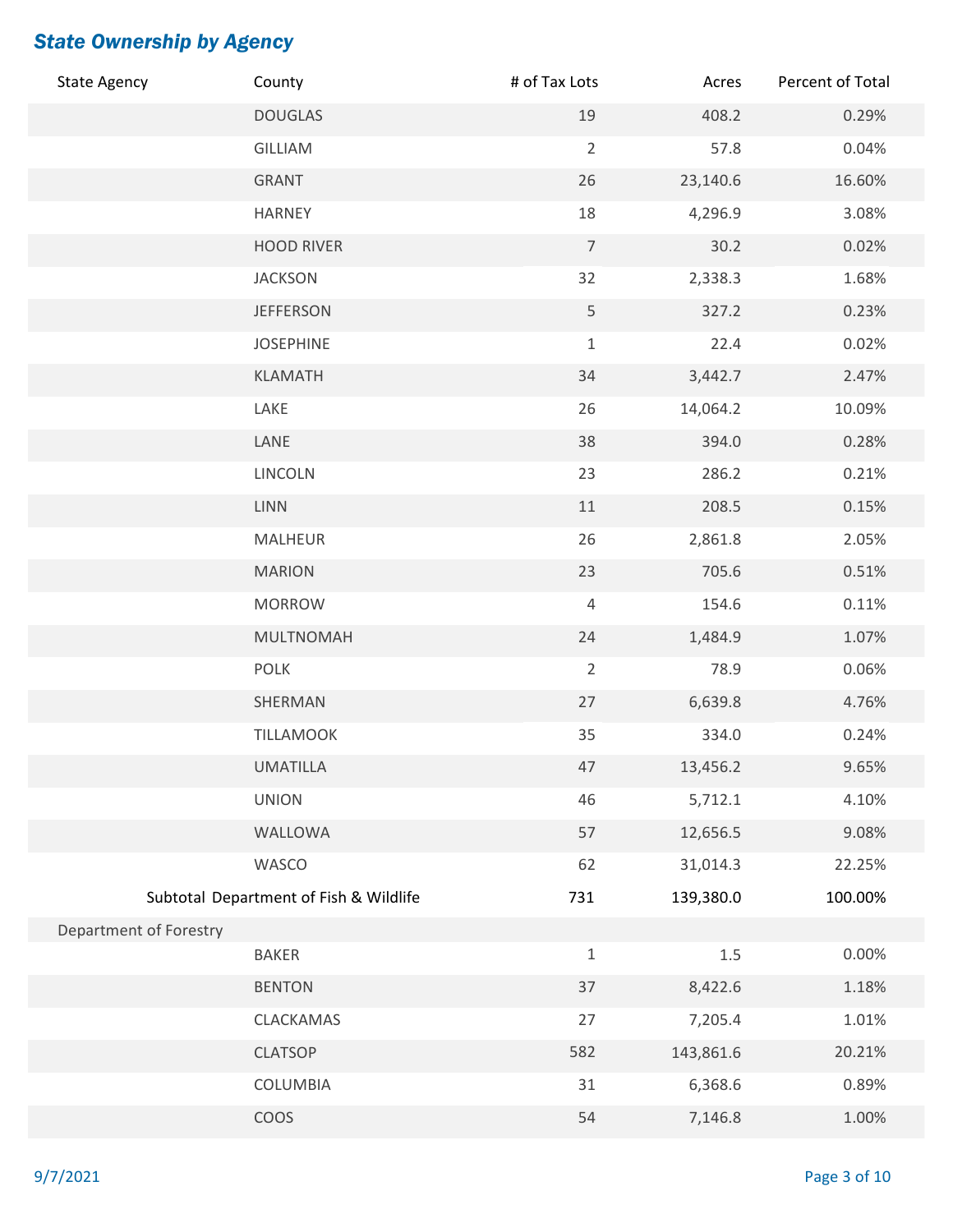| <b>State Agency</b>          | County                                | # of Tax Lots  | Acres     | Percent of Total |
|------------------------------|---------------------------------------|----------------|-----------|------------------|
|                              | CROOK                                 | $1\,$          | 4.7       | 0.00%            |
|                              | <b>CURRY</b>                          | $\mathsf{3}$   | 1.4       | 0.00%            |
|                              | <b>DESCHUTES</b>                      | $\,1\,$        | 4.2       | 0.00%            |
|                              | <b>DOUGLAS</b>                        | 32             | 8,600.4   | 1.21%            |
|                              | <b>GRANT</b>                          | $\,1\,$        | $1.0\,$   | 0.00%            |
|                              | <b>HOOD RIVER</b>                     | $\,1\,$        | 3.1       | 0.00%            |
|                              | <b>JACKSON</b>                        | 5              | 13.8      | 0.00%            |
|                              | <b>JOSEPHINE</b>                      | 12             | 2,485.1   | 0.35%            |
|                              | KLAMATH                               | 201            | 98,847.1  | 13.89%           |
|                              | LANE                                  | 155            | 24,269.1  | 3.41%            |
|                              | LINCOLN                               | 61             | 15,272.8  | 2.15%            |
|                              | <b>LINN</b>                           | 27             | 21,184.2  | 2.98%            |
|                              | <b>MARION</b>                         | 120            | 18,723.1  | 2.63%            |
|                              | <b>POLK</b>                           | 18             | 6,418.3   | 0.90%            |
|                              | TILLAMOOK                             | 805            | 296,659.5 | 41.67%           |
|                              | <b>UMATILLA</b>                       | $\mathsf{3}$   | 5.1       | 0.00%            |
|                              | <b>UNION</b>                          | 3              | 27.2      | 0.00%            |
|                              | WALLOWA                               | $\overline{2}$ | 4.6       | 0.00%            |
|                              | WASCO                                 | $\overline{2}$ | 7.8       | 0.00%            |
|                              | WASHINGTON                            | 59             | 46,347.3  | 6.51%            |
|                              | WHEELER                               | 1              | 6.7       | 0.00%            |
|                              | YAMHILL                               | $\,1\,$        | 1.0       | 0.00%            |
|                              | Subtotal Department of Forestry       | 2,246          | 711,893.8 | 100.00%          |
| Department of Human Services |                                       |                |           |                  |
|                              | <b>DOUGLAS</b>                        | $\mathbf 1$    | $0.1\,$   | 4.56%            |
|                              | <b>MARION</b>                         | $\,1\,$        | 2.7       | 95.44%           |
|                              | Subtotal Department of Human Services | $\overline{2}$ | 2.8       | 100.00%          |
| Department of State Lands    | <b>BAKER</b>                          | $\,6\,$        | 3,208.3   | 0.41%            |
|                              | <b>BENTON</b>                         | $\mathsf 9$    | 556.8     | 0.07%            |
|                              | CLACKAMAS                             | 4              | 142.0     | 0.02%            |
|                              |                                       |                |           |                  |
|                              | <b>CLATSOP</b>                        | 50             | 2,551.2   | 0.33%            |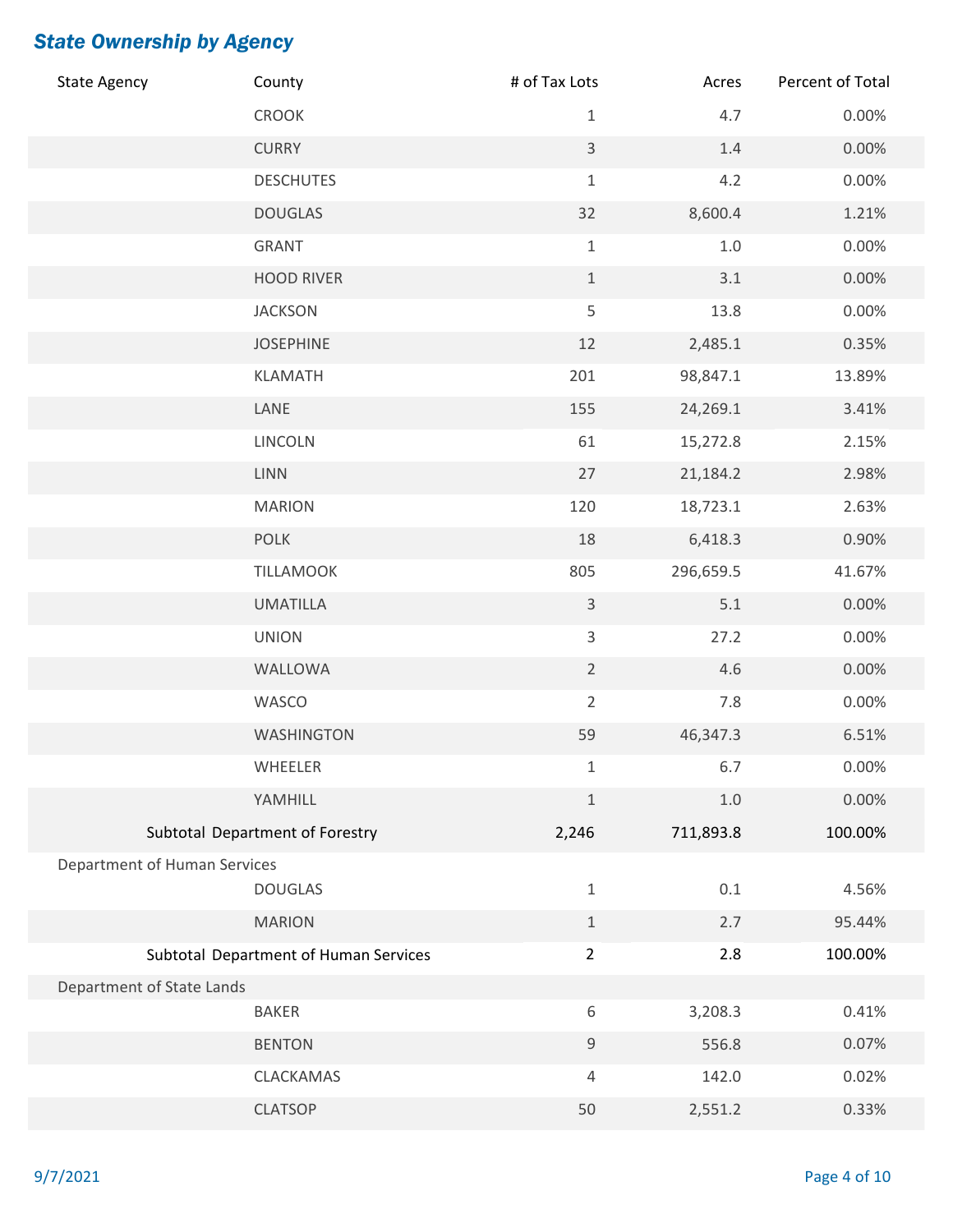| <b>State Agency</b> | County            | # of Tax Lots   | Acres     | Percent of Total |
|---------------------|-------------------|-----------------|-----------|------------------|
|                     | COLUMBIA          | 17              | 880.5     | 0.11%            |
|                     | <b>COOS</b>       | 270             | 59,097.3  | 7.63%            |
|                     | CROOK             | $30\,$          | 9,107.2   | 1.18%            |
|                     | <b>CURRY</b>      | $\overline{4}$  | 1,370.6   | 0.18%            |
|                     | <b>DESCHUTES</b>  | 98              | 45,196.9  | 5.84%            |
|                     | <b>DOUGLAS</b>    | 128             | 34,778.8  | 4.49%            |
|                     | GILLIAM           | 19              | 1,363.0   | 0.18%            |
|                     | GRANT             | 16              | 4,196.8   | 0.54%            |
|                     | <b>HARNEY</b>     | 165             | 192,000.8 | 24.80%           |
|                     | <b>HOOD RIVER</b> | $\overline{4}$  | 1,004.5   | 0.13%            |
|                     | <b>JACKSON</b>    | $\mathsf 9$     | 1,794.2   | 0.23%            |
|                     | <b>JEFFERSON</b>  | $1\,$           | 77.2      | 0.01%            |
|                     | <b>JOSEPHINE</b>  | 17              | 4,086.4   | 0.53%            |
|                     | KLAMATH           | 41              | 9,326.3   | 1.20%            |
|                     | LAKE              | 104             | 99,600.0  | 12.87%           |
|                     | LANE              | 16              | 1,348.0   | 0.17%            |
|                     | LINCOLN           | 32              | 4,453.7   | 0.58%            |
|                     | <b>LINN</b>       | $6\,$           | 268.6     | 0.03%            |
|                     | MALHEUR           | 166             | 280,676.5 | 36.26%           |
|                     | <b>MARION</b>     | 14              | 1,020.7   | 0.13%            |
|                     | <b>MORROW</b>     | $7\overline{ }$ | 2,420.5   | 0.31%            |
|                     | MULTNOMAH         | $\overline{3}$  | 70.6      | 0.01%            |
|                     | <b>POLK</b>       | $11\,$          | 1,737.7   | 0.22%            |
|                     | SHERMAN           | 5               | 234.4     | 0.03%            |
|                     | <b>TILLAMOOK</b>  | 28              | 5,284.8   | 0.68%            |
|                     | <b>UMATILLA</b>   | $\mathsf{3}$    | 299.6     | 0.04%            |
|                     | <b>UNION</b>      | $\mathsf 9$     | 1,031.4   | 0.13%            |
|                     | WALLOWA           | $\overline{4}$  | 742.2     | 0.10%            |
|                     | WASCO             | $\mathsf{3}$    | 628.7     | 0.08%            |
|                     | WASHINGTON        | $\mathsf{3}$    | 255.1     | 0.03%            |
|                     | WHEELER           | 26              | 3,180.4   | 0.41%            |
|                     | YAMHILL           | $\overline{4}$  | 130.9     | 0.02%            |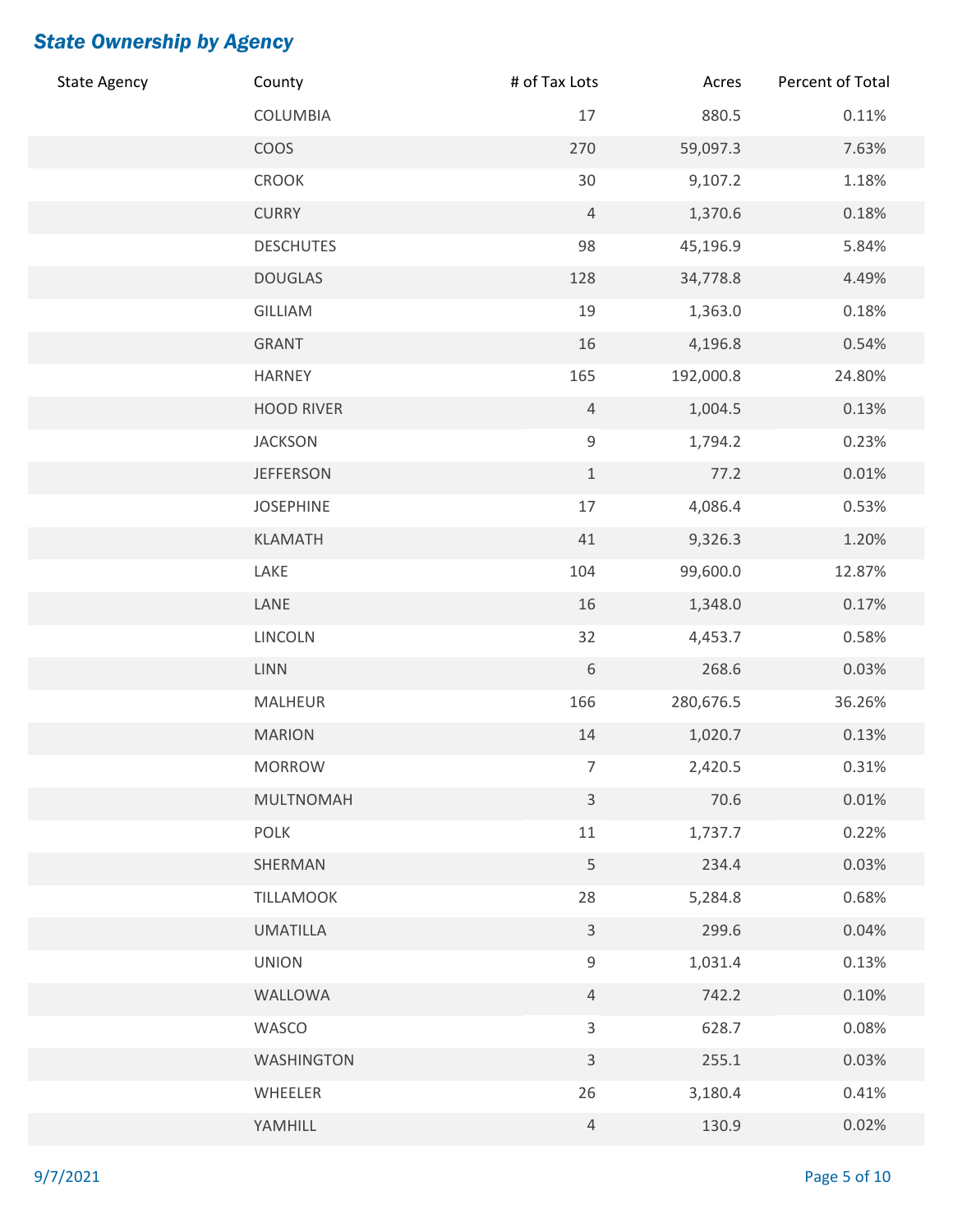| <b>State Agency</b>          | County                             | # of Tax Lots | Acres     | Percent of Total |
|------------------------------|------------------------------------|---------------|-----------|------------------|
|                              | Subtotal Department of State Lands | 1,332         | 774,122.5 | 100.00%          |
| Department of Transportation |                                    |               |           |                  |
|                              | <b>BAKER</b>                       | 103           | 829.8     | 4.01%            |
|                              | <b>BENTON</b>                      | 37            | 102.8     | 0.50%            |
|                              | CLACKAMAS                          | 173           | 577.5     | 2.79%            |
|                              | <b>CLATSOP</b>                     | 288           | 730.0     | 3.53%            |
|                              | COLUMBIA                           | 93            | 674.7     | 3.26%            |
|                              | COOS                               | 86            | 242.0     | 1.17%            |
|                              | CROOK                              | 13            | 155.2     | 0.75%            |
|                              | <b>CURRY</b>                       | 28            | 531.8     | 2.57%            |
|                              | <b>DESCHUTES</b>                   | 133           | 994.5     | 4.81%            |
|                              | <b>DOUGLAS</b>                     | 188           | 1,559.3   | 7.54%            |
|                              | GILLIAM                            | 30            | 210.1     | 1.02%            |
|                              | <b>GRANT</b>                       | 16            | 785.0     | 3.79%            |
|                              | <b>HARNEY</b>                      | 49            | 1,306.2   | 6.31%            |
|                              | <b>HOOD RIVER</b>                  | 35            | 346.1     | 1.67%            |
|                              | <b>JACKSON</b>                     | 155           | 712.1     | 3.44%            |
|                              | <b>JEFFERSON</b>                   | 23            | 415.0     | 2.01%            |
|                              | <b>JOSEPHINE</b>                   | 60            | 815.6     | 3.94%            |
|                              | <b>KLAMATH</b>                     | 39            | 656.3     | 3.17%            |
|                              | LAKE                               | 53            | 1,034.8   | 5.00%            |
|                              | LANE                               | 294           | 896.7     | 4.33%            |
|                              | LINCOLN                            | 94            | 331.9     | 1.60%            |
|                              | <b>LINN</b>                        | 113           | 1,043.9   | 5.05%            |
|                              | <b>MALHEUR</b>                     | 95            | 1,140.1   | 5.51%            |
|                              | <b>MARION</b>                      | 182           | 639.7     | 3.09%            |
|                              | <b>MORROW</b>                      | $\,8\,$       | 86.5      | 0.42%            |
|                              | MULTNOMAH                          | 549           | 788.3     | 3.81%            |
|                              | <b>POLK</b>                        | 37            | 61.3      | 0.30%            |
|                              | SHERMAN                            | $6\,$         | 133.4     | 0.64%            |
|                              | TILLAMOOK                          | 16            | 62.4      | 0.30%            |
|                              | <b>UMATILLA</b>                    | 155           | 815.3     | 3.94%            |
|                              |                                    |               |           |                  |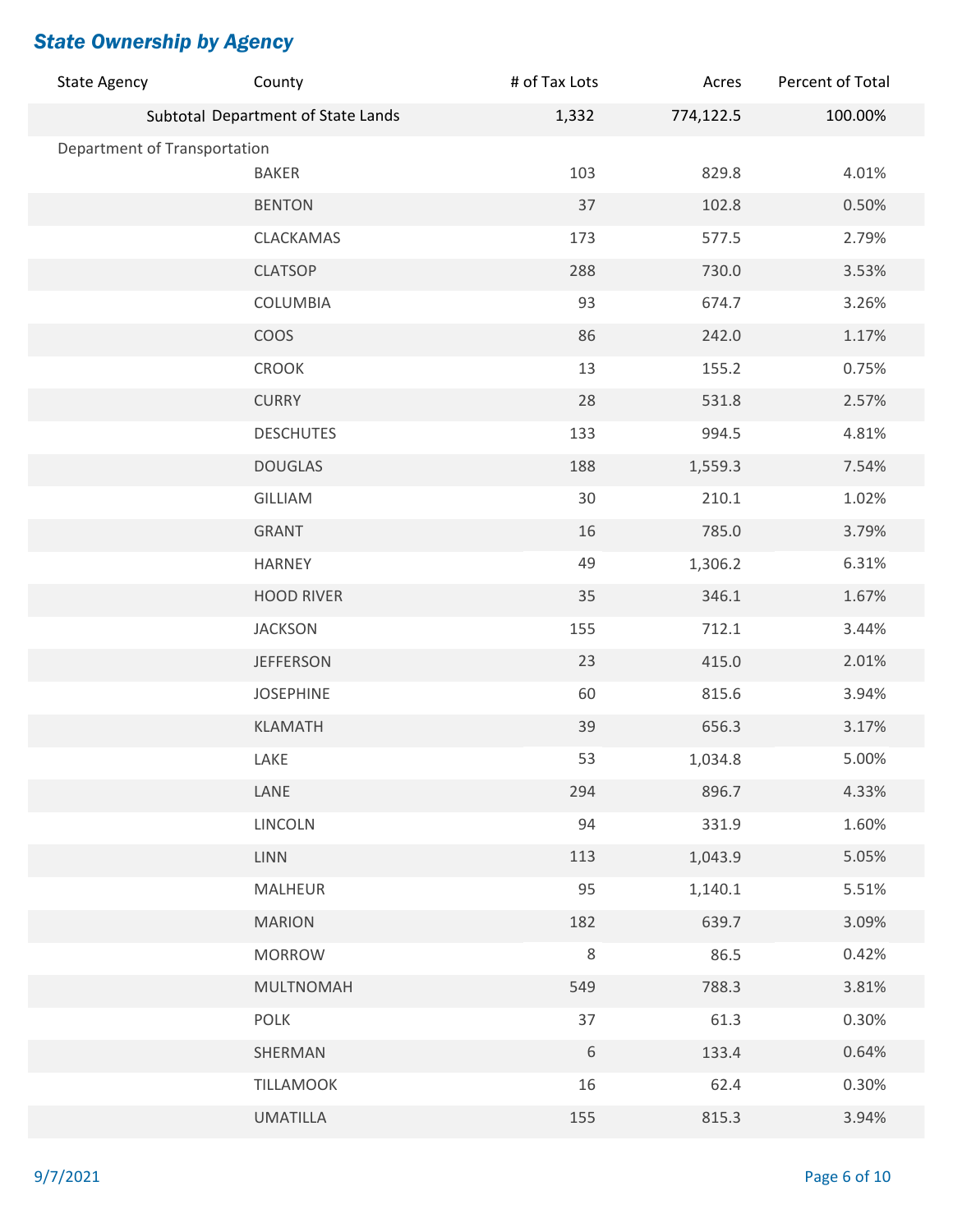| <b>State Agency</b>              | County                                   | # of Tax Lots  | Acres    | Percent of Total |
|----------------------------------|------------------------------------------|----------------|----------|------------------|
|                                  | <b>UNION</b>                             | 65             | 437.3    | 2.11%            |
|                                  | WALLOWA                                  | 23             | 130.7    | 0.63%            |
|                                  | WASCO                                    | 39             | 561.9    | 2.72%            |
|                                  | WASHINGTON                               | 124            | 358.3    | 1.73%            |
|                                  | WHEELER                                  | 18             | 401.2    | 1.94%            |
|                                  | YAMHILL                                  | 83             | 122.5    | 0.59%            |
|                                  | Subtotal Department of Transportation    | 3,503          | 20,690.3 | 100.00%          |
| Department of Veterans' Affairs  |                                          |                |          |                  |
|                                  | <b>LINN</b>                              | $\overline{2}$ | 16.5     | 52.49%           |
|                                  | WASCO                                    | $\mathbf 1$    | 14.9     | 47.51%           |
|                                  | Subtotal Department of Veterans' Affairs | $\mathbf{3}$   | 31.4     | 100.00%          |
| <b>Employment Department</b>     |                                          |                |          |                  |
|                                  | <b>BAKER</b>                             | $\mathbf 1$    | 0.3      | 4.65%            |
|                                  | CLACKAMAS                                | $\overline{4}$ | 0.8      | 10.57%           |
|                                  | <b>DESCHUTES</b>                         | $\mathbf 1$    | 1.2      | 15.46%           |
|                                  | <b>DOUGLAS</b>                           | $1\,$          | 0.3      | 3.83%            |
|                                  | <b>JACKSON</b>                           | $\mathbf 1$    | 0.5      | 6.58%            |
|                                  | KLAMATH                                  | $\overline{4}$ | 0.6      | 8.09%            |
|                                  | LANE                                     | 4              | $1.5\,$  | 19.29%           |
|                                  | <b>LINN</b>                              | $\mathsf{3}$   | 0.8      | 10.71%           |
|                                  | <b>MALHEUR</b>                           | $\mathbf 1$    | 0.3      | 4.34%            |
|                                  | <b>MARION</b>                            | $\overline{3}$ | $1.2$    | 16.47%           |
|                                  | Subtotal Employment Department           | 23             | 7.5      | 100.00%          |
| <b>Liquor Control Commission</b> |                                          |                |          |                  |
|                                  | CLACKAMAS                                | $\overline{2}$ | 17.5     | 100.00%          |
|                                  | Subtotal Liquor Control Commission       | $\overline{2}$ | 17.5     | 100.00%          |
| <b>Military Department</b>       |                                          |                |          |                  |
|                                  | CLACKAMAS                                | 3              | 78.6     | 4.98%            |
|                                  | <b>CLATSOP</b>                           | 27             | 1,233.5  | 78.16%           |
|                                  | COLUMBIA                                 | $\mathbf 1$    | 2.9      | 0.19%            |
|                                  | <b>COOS</b>                              | $\mathbf 1$    | 5.4      | 0.35%            |
|                                  | <b>DESCHUTES</b>                         | $\overline{4}$ | 63.2     | 4.00%            |
|                                  | <b>DOUGLAS</b>                           | $\overline{2}$ | $5.0$    | 0.32%            |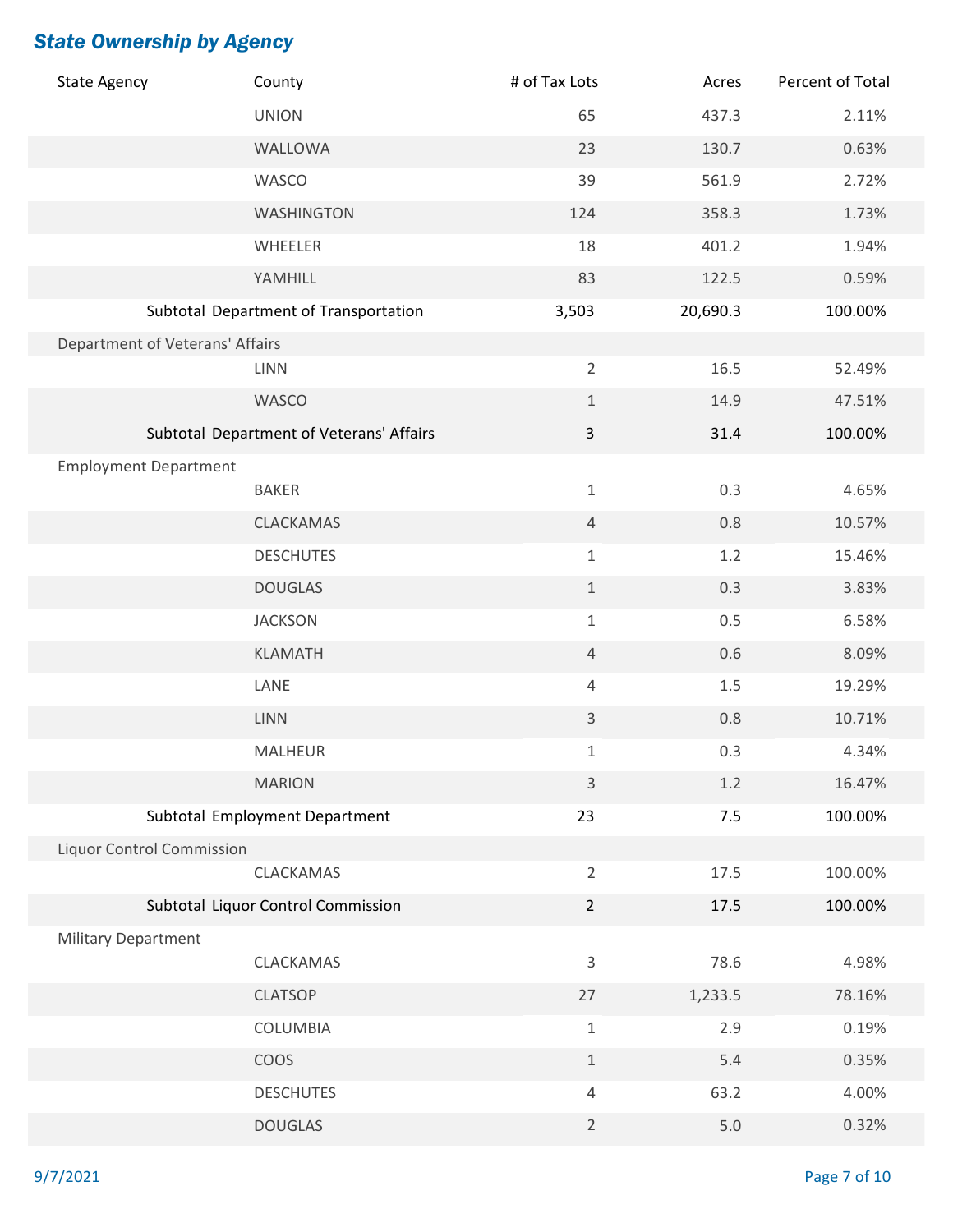| <b>State Agency</b>           | County                       | # of Tax Lots  | Acres   | Percent of Total |
|-------------------------------|------------------------------|----------------|---------|------------------|
|                               | <b>HARNEY</b>                | $1\,$          | $1.5\,$ | 0.10%            |
|                               | <b>HOOD RIVER</b>            | $\mathbf 1$    | $1.6\,$ | 0.10%            |
|                               | <b>JACKSON</b>               | $\sqrt{4}$     | $6.1\,$ | 0.39%            |
|                               | <b>JOSEPHINE</b>             | $\mathbf 1$    | 5.9     | 0.38%            |
|                               | LANE                         | $\overline{2}$ | 22.9    | 1.45%            |
|                               | LINCOLN                      | $\overline{2}$ | 5.1     | 0.32%            |
|                               | <b>LINN</b>                  | $\overline{2}$ | 1.6     | 0.10%            |
|                               | <b>MALHEUR</b>               | $\overline{4}$ | 18.4    | 1.17%            |
|                               | <b>MARION</b>                | $\,8\,$        | 38.9    | 2.46%            |
|                               | <b>MULTNOMAH</b>             | 5              | 25.0    | 1.58%            |
|                               | <b>POLK</b>                  | $\mathbf 1$    | 0.3     | 0.02%            |
|                               | <b>UMATILLA</b>              | $\mathsf{3}$   | $7.8$   | 0.50%            |
|                               | <b>UNION</b>                 | $1\,$          | 39.2    | 2.49%            |
|                               | WASCO                        | $\mathbf 1$    | $1.2\,$ | 0.08%            |
|                               | WASHINGTON                   | $\overline{2}$ | 8.8     | 0.56%            |
|                               | YAMHILL                      | $\,1\,$        | $5.0$   | 0.32%            |
|                               | Subtotal Military Department | $77$           | 1,578.1 | 100.00%          |
| Parks & Recreation Department |                              |                |         |                  |
|                               | <b>BAKER</b>                 | 27             | 308.2   | 0.32%            |
|                               | <b>BENTON</b>                | 24             | 602.2   | 0.62%            |
|                               | CLACKAMAS                    | 109            | 2,450.1 | 2.53%            |
|                               | <b>CLATSOP</b>               | 108            | 9,361.6 | 9.65%            |
|                               | COLUMBIA                     | 19             | 350.9   | 0.36%            |
|                               | COOS                         | 65             | 4,140.0 | 4.27%            |
|                               | CROOK                        | $\overline{3}$ | 259.3   | 0.27%            |
|                               | <b>CURRY</b>                 | 97             | 9,661.8 | 9.96%            |
|                               | <b>DESCHUTES</b>             | 59             | 3,673.6 | 3.79%            |
|                               | <b>DOUGLAS</b>               | 23             | 959.0   | 0.99%            |
|                               | GILLIAM                      | 31             | 6,427.4 | 6.62%            |
|                               | <b>GRANT</b>                 | $\overline{7}$ | 182.9   | 0.19%            |
|                               | <b>HARNEY</b>                | $\mathsf{3}$   | 29.8    | 0.03%            |
|                               | <b>HOOD RIVER</b>            | 37             | 2,255.5 | 2.32%            |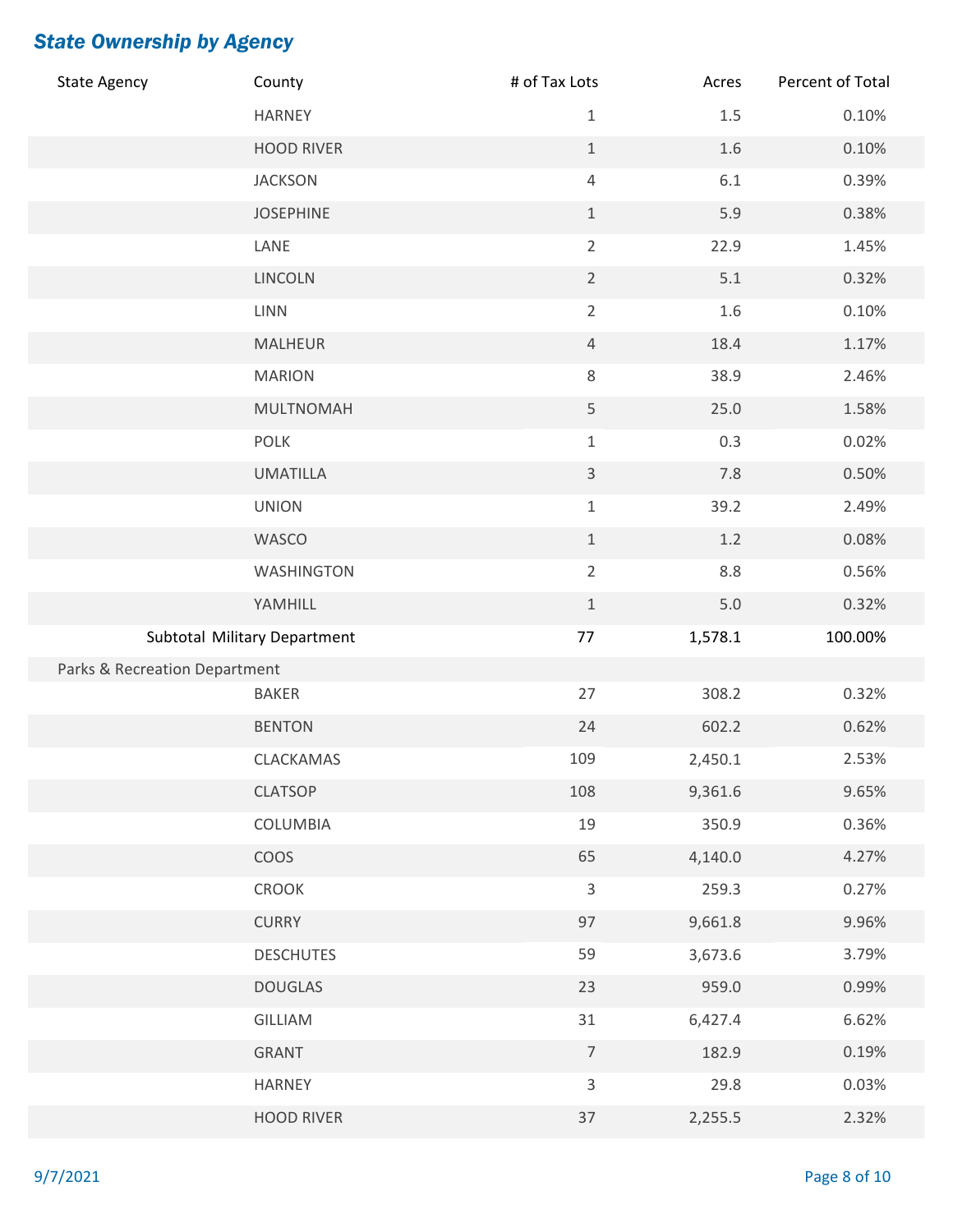| <b>State Agency</b>                | County                                      | # of Tax Lots | Acres    | Percent of Total |
|------------------------------------|---------------------------------------------|---------------|----------|------------------|
|                                    | <b>JACKSON</b>                              | 22            | 559.8    | 0.58%            |
|                                    | <b>JEFFERSON</b>                            | 22            | 1,707.9  | 1.76%            |
|                                    | <b>JOSEPHINE</b>                            | 27            | 1,220.8  | 1.26%            |
|                                    | <b>KLAMATH</b>                              | 19            | 1,748.8  | 1.80%            |
|                                    | LAKE                                        | $\mathsf 9$   | 846.1    | 0.87%            |
|                                    | LANE                                        | 133           | 5,088.2  | 5.24%            |
|                                    | LINCOLN                                     | 175           | 3,465.7  | 3.57%            |
|                                    | <b>LINN</b>                                 | 31            | 1,321.3  | 1.36%            |
|                                    | MALHEUR                                     | 20            | 2,700.2  | 2.78%            |
|                                    | <b>MARION</b>                               | 61            | 11,169.0 | 11.51%           |
|                                    | <b>MULTNOMAH</b>                            | 205           | 3,970.8  | 4.09%            |
|                                    | <b>POLK</b>                                 | $41\,$        | 1,698.5  | 1.75%            |
|                                    | SHERMAN                                     | 22            | 2,112.0  | 2.18%            |
|                                    | <b>TILLAMOOK</b>                            | 55            | 7,290.5  | 7.51%            |
|                                    | <b>UMATILLA</b>                             | $11\,$        | 4,142.3  | 4.27%            |
|                                    | <b>UNION</b>                                | 24            | 1,544.0  | 1.59%            |
|                                    | WALLOWA                                     | 28            | 1,057.7  | 1.09%            |
|                                    | WASCO                                       | 44            | 1,571.5  | 1.62%            |
|                                    | WASHINGTON                                  | 25            | 2,074.8  | 2.14%            |
|                                    | WHEELER                                     | $\mathsf{3}$  | 207.1    | 0.21%            |
|                                    | YAMHILL                                     | 19            | 859.7    | 0.89%            |
|                                    | Subtotal Parks & Recreation Department      | 1,608         | 97,019.0 | 100.00%          |
| Public Employees Retirement System |                                             |               |          |                  |
|                                    | <b>WASHINGTON</b>                           | $\mathbf{1}$  | 4.0      | 100.00%          |
|                                    | Subtotal Public Employees Retirement System | $\mathbf{1}$  | 4.0      | 100.00%          |
| <b>University System</b>           |                                             |               |          |                  |
|                                    | <b>BENTON</b>                               | 126           | 15,235.1 | 64.05%           |
|                                    | <b>CLATSOP</b>                              | 5             | 2.8      | 0.01%            |
|                                    | COLUMBIA                                    | $\mathbf{1}$  | 2,417.2  | 10.16%           |
|                                    | COOS                                        | $\mathsf{3}$  | 39.9     | 0.17%            |
|                                    | <b>HOOD RIVER</b>                           | 2             | 13.9     | 0.06%            |
|                                    | <b>JACKSON</b>                              | 51            | 162.6    | 0.68%            |